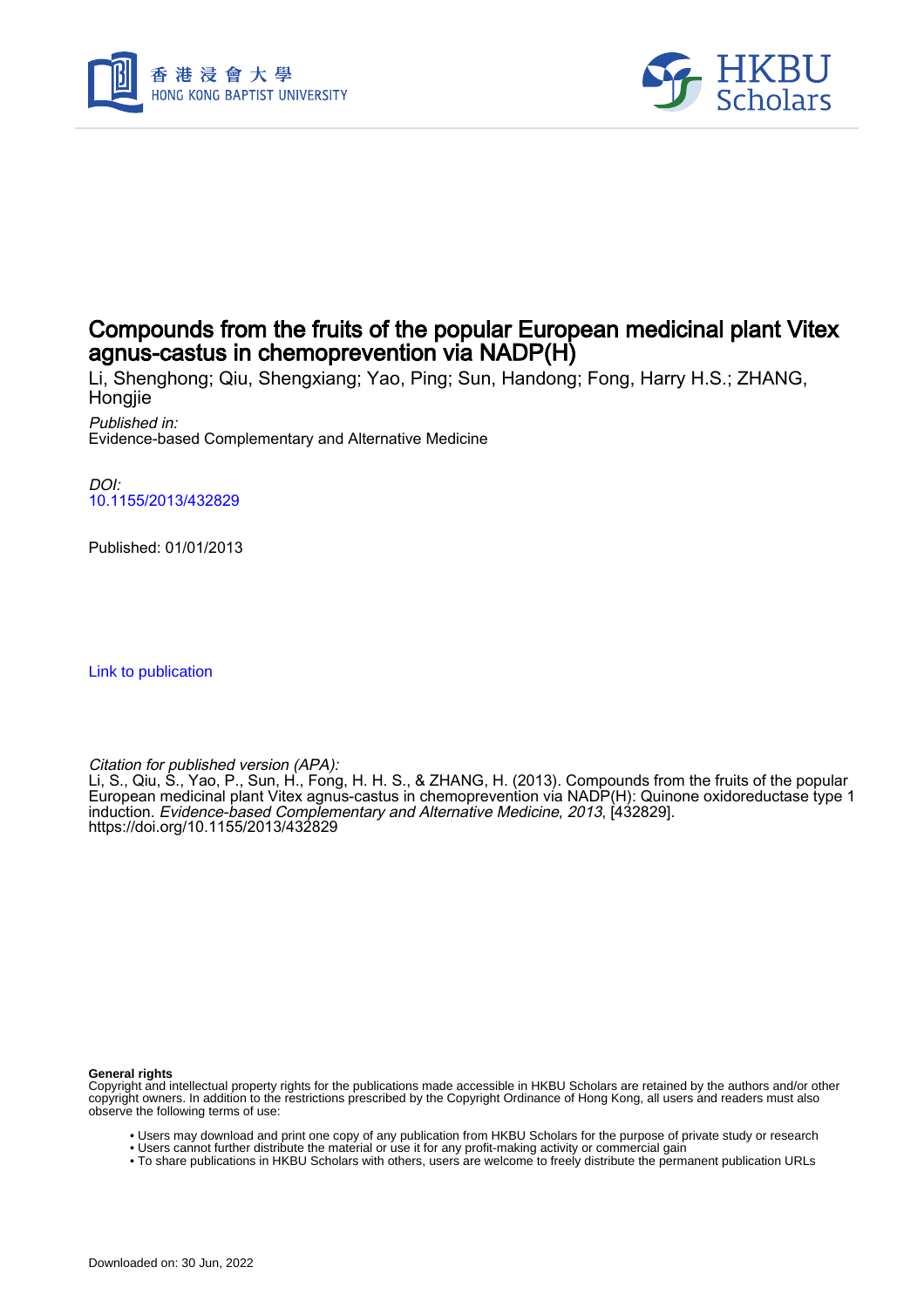# Authors

Shenghong Li, Shengxiang Qiu, Ping Yao, Handong Sun, Harry H. S. Fong, and Hongjie Zhang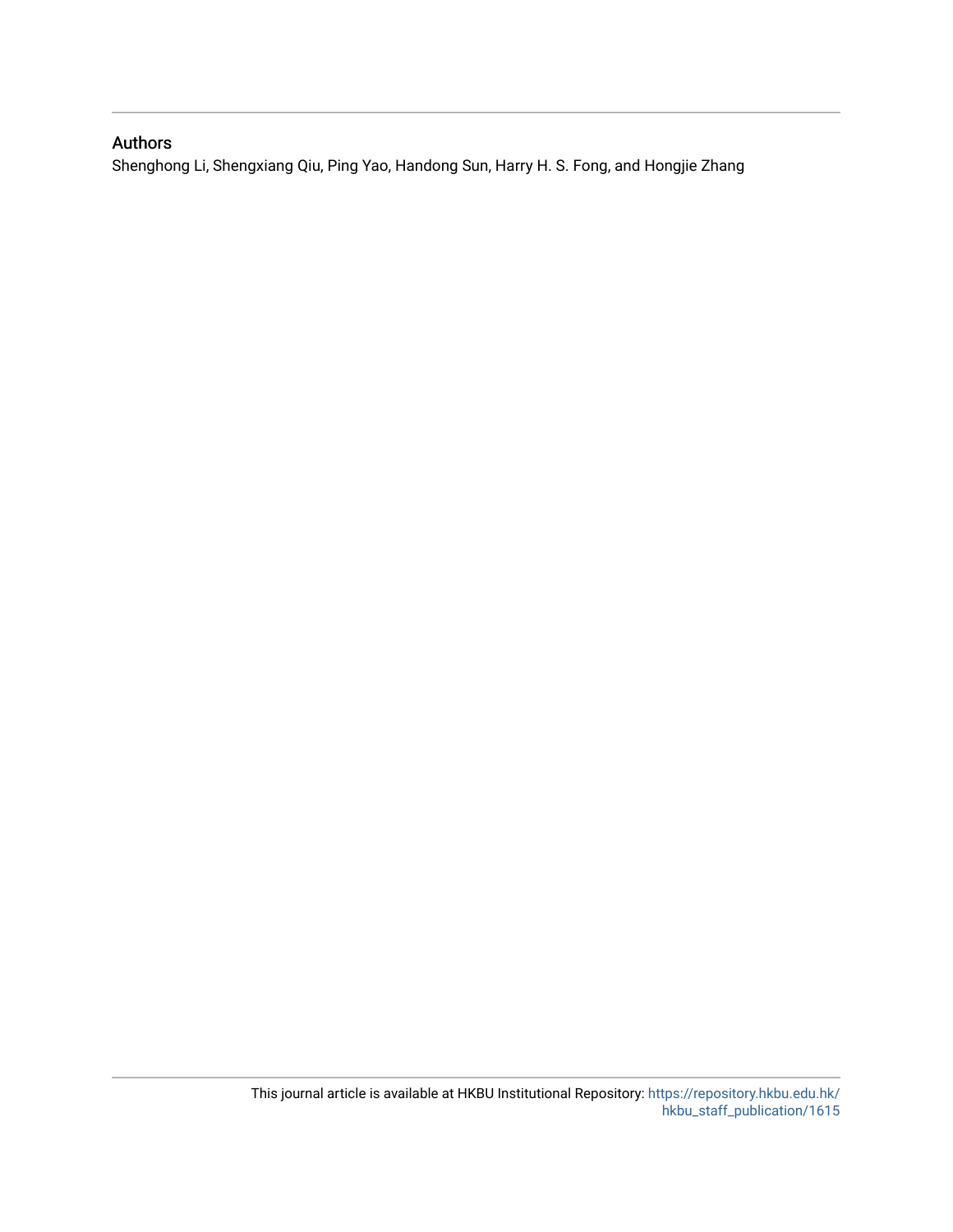

# *Research Article*

# **Compounds from the Fruits of the Popular European Medicinal Plant** *Vitex agnus-castus* **in Chemoprevention via NADP(H):Quinone Oxidoreductase Type 1 Induction**

# **Shenghong Li,1 Shengxiang Qiu,2 Ping Yao,<sup>3</sup> Handong Sun,1 Harry H. S. Fong,<sup>4</sup> and Hongjie Zhang5**

*<sup>1</sup> State Key Laboratory of Phytochemistry and Plant Resources in West China, Kunming Institute of Botany, The Chinese Academy of Sciences, Kunming, Yunnan 650204, China*

*<sup>2</sup> South China Botanical Garden, Chinese Academy of Sciences, 723 Xingke Road, Tianhe District, Guangzhou 510650, China*

*<sup>3</sup> Division of Life Science, The Hong Kong University of Science and Technology, Clear Water Bay Road, Hong Kong*

*<sup>4</sup> Department of Medicinal Chemistry and Pharmacognosy, College of Pharmacy, University of Illinois at Chicago, 833 S. Wood Street, Chicago, IL 60612, USA*

*<sup>5</sup> School of Chinese Medicine, Hong Kong Baptist University, 7 Baptist University Road, Kowloon Tong, Hong Kong*

Correspondence should be addressed to Hongjie Zhang; zhanghj@hkbu.edu.hk

Received 30 January 2013; Accepted 5 March 2013

Academic Editor: Ludger Beerhues

Copyright © 2013 Shenghong Li et al. This is an open access article distributed under the Creative Commons Attribution License, which permits unrestricted use, distribution, and reproduction in any medium, provided the original work is properly cited.

As part of our continuing efforts in the search for potential biologically active compounds from medicinal plants, we have isolated 18 compounds including two novel nitrogen containing diterpenes from extracts of the fruits of *Vitex agnus-castus*. These isolates, along with our previously obtained novel compound vitexlactam A (**1**), were evaluated for potential biological effects, including cancer chemoprevention. Chemically, the nitrogenous isolates were found to be two labdane diterpene alkaloids, each containing an  $\alpha$ ,  $\beta$ -unsaturated  $\gamma$ -lactam moiety. Structurally, they were elucidated to be  $9\alpha$ -hydroxy-13(14)-labden-16,15-amide (2) and  $6\beta$ -acetoxy-9 $\alpha$ -hydroxy-13(14)-labden-15,16-amide (3), which were named vitexlactams B and C, respectively. The 15 known isolates were identified as vitexilactone (**4**), rotundifuran (**5**), 8-epi-manoyl oxide (**6**), vitetrifolin D (**7**), spathulenol (**8**), *cis*dihydro-dehydro-diconiferylalcohol-9-O- $\beta$ -D-glucoside (9), luteolin-7-O-glucoside (10), 5-hydroxy-3,6,7,4'-tetramethoxyflavone (**11**), casticin (**12**), artemetin (**13**), aucubin (**14**), agnuside (**15**),  $\beta$ -sitosterol (**16**),  $p$ -hydroxybenzoic acid (**17**), and  $p$ -hydroxybenzoic acid glucose ester (**18**). All compound structures were determined/identified on the basis of 1D and/or 2D NMR and mass spectrometry techniques. Compounds **6**, **8**, **9**, and **18** were reported from a *Vitex* spieces for the first time. The cancer chemopreventive potentials of these isolates were evaluated for NADP(H):quinone oxidoreductase type 1 (QR1) induction activity. Compound **7** demonstrated promising QR1 induction effect, while the new compound vitexlactam (**3**) was only slightly active.

# **1. Introduction**

Botanicals are widely used as either dietary supplements or herbal medicines throughout the world for the prevention and mitigation against various diseases or ailments. Among these botanicals are plants of the genus *Vitex* plants. Botanically, this genus was previously placed in the family of Verbenaceae but was recently revised as belonging to the family Lamiaceae, which itself was formerly known as the Labiatae. *Vitex* consists of about 250 species distributed worldwide, but

mainly in the tropical and temperate zones [1]. A number of species (e.g., *V. agnus-castus*, *V. trifolia*, *V. negundo*, and *V. rotundifolia*) have been used as traditional medicinal plants. To date, more than 20 *Vitex* species have been investigated for chemical and biological properties, with approximately 200 compounds, mainly flavonoids, terpenoids, steroids, iridoids, and lignans, having been isolated and characterized [2].

*Vitex agnus-castus* Linn., is commonly known as the chaste tree, grows to a height of 2-3 m, and is distributed in the Mediterranean Region, Central Asia, and Southern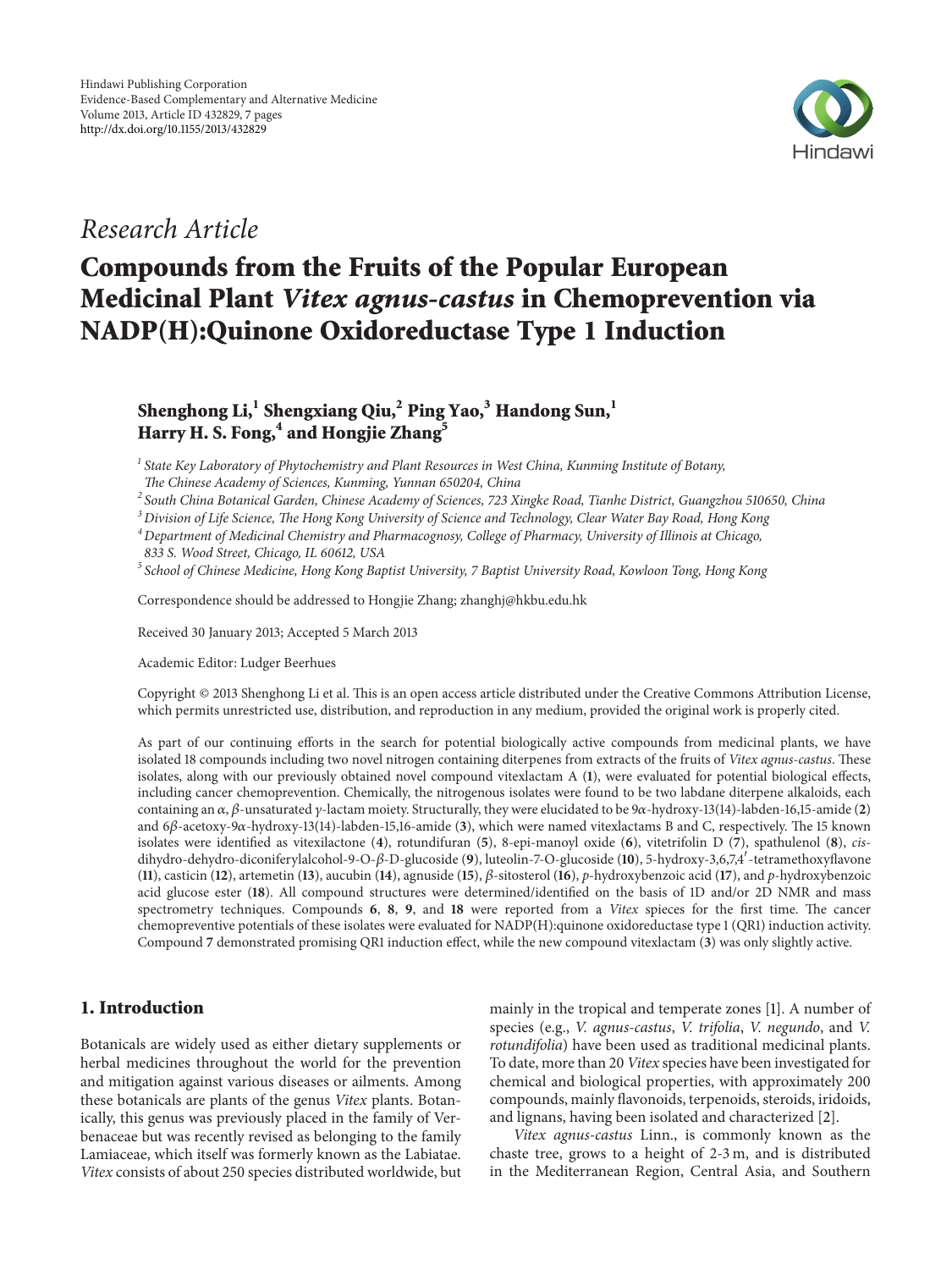Europe [3]. It is also cultivated in the various regions including the United States [4]. The fruits of *V. agnus-castus* are popularly used as a phytomedicine in Europe for the treatment of female hormonal disorders [5–7]. The fruit extract is also used as an alternative phytotherapeutic agent in the treatment of mastalgia [8]. There has been extensive research conducted on this phytomedicine leading to a large library of published literature on the pharmacognosy, traditional uses, chemical constituents, biology/pharmacology, and clinical studies [9]. In a previous communication we reported the isolation, structure determination, and X-ray crystallographic analysis of a novel labdane diterpene lactam from the *n*-hexane extracts of the fruits of this plant [10]. Further phytochemical studies of both of the *n*-hexane and methanol extracts resulted in the isolation of two additional new labdane diterpene lactams (**2-3**) and fifteen known compounds (**4–18**). In this paper, we describe the isolation and structure characterization of the two new metabolites and the identification of the 15 known compounds, as well as evaluating their NADP(H):quinone oxidoreductase type 1 (QR1) induction activity potentials.

### **2. Materials and Methods**

*2.1. General Experimental Procedures.* All melting points were measured on an XRC-1 micromelting point apparatus and are uncorrected. 1D (one-dimensional) and 2D (twodimensional) NMR (nuclear magnetic resonance) experiments were performed either on a Bruker AM-400 or a Bruker DRX-500 spectrometer. Unless otherwise is specified, chemical shifts  $(\delta)$  were expressed in ppm with reference to the solvent signals. FABMS (fast atom bombardment mass spectrometry) and HRFABMS (high resolution fast atom bombardment mass spectrometry) were taken on a VG Auto Spec-3000 or a Finnigan MAT 90 instrument. IR (infrared) spectra were recorded on a Bio-Rad FTS-135 spectrometer with KBr pellets. UV (ultraviolet) spectral data were obtained on a UV 210A spectrometer. Optical rotations were carried out on a HORIBA SEPA-300 High Sensitive Polarimeter or a Perkin-Elmer model 241 Polarimeter. Column chromatography was performed either on Si gel (silica gel) (200– 300 mesh, Qingdao Marine Chemical Inc., China), Si gel H (10–40 $\mu$ , Qingdao Marine Chemical Inc., China), Diaion HP-20 (Shandong Lukang Pharmaceutical Co., Ltd., China), Chromatorex ODS (Fuji Silysia Chemical Corporation, Ltd., Japan), or Lichroprep Rp<sub>18</sub> gel (40–63  $\mu$ m, Merck, Darmstadt, Germany). Fractions were monitored by silica gel TLC (thin layer chromatography)  $[CHCl<sub>3</sub>-Me<sub>2</sub>CO$  (chloroformacetone) 9:1, 8:2, 7:3], and spots were visualized by heating silica gel plates sprayed with  $10\%$  H<sub>2</sub>SO<sub>4</sub> in EtOH (ethanol).

*2.2. Plant Material.* The fruits of *V. agnus-castus* were purchased from Frontier Botanicals, Norway, IA, USA (Lot. No. 799. 0116).

*2.3. Extraction and Isolation.* Dried fruits of *V. agnus-castus* (4077 g) were milled and sequentially extracted with *n*hexane  $(3 \times 8 \text{ L})$  for 28 h and MeOH (methanol)  $(4 \times 9 \text{ L})$  for 24 h. The *n*-hexane extract was filtered and concentrated *in vacuo* to dryness to afford 200 g of a residue (part I). The MeOH extract was filtered, concentrated, and diluted with water (2 L), followed by partitioning with EtOAc (ethyl acetate) (4×3 L).The organic layer was evaporated *in vacuo* to dryness to give 60 g of a residue (part II). The water-soluble fraction was chromatographed on a column of Diaion HP-20 eluting with aqueous MeOH (30%  $\rightarrow$  80%  $\rightarrow$  100%). The 80% MeOH-H2O fraction was concentrated *in vacuo* to yield 48 g of a dry residue (part III).

*2.3.1. Isolation.* Part I (200 g) was absorbed on 200 g of silica gel and chromatographed on a prepacked (500 g) silica gel column, eluting stepwise with  $n$ -hexane, CHCl<sub>3</sub>,  $CHCl<sub>3</sub>-Me<sub>2</sub>CO/1:1$ , and Me<sub>2</sub>CO. Compound 16 (27 mg) was crystallized from the CHCl<sub>3</sub> fraction and compound **11** (336 mg) was crystallized from the  $CHCl<sub>3</sub>$ -Me<sub>2</sub>CO/1:1 fraction. The remaining  $CHCl<sub>3</sub>$ -Me<sub>2</sub>CO/1:1 eluate was filtered (40 g, net weight) and subjected to further chromatographic separation over a Chromatorex ODS column (eluent: 80% MeOH- $H<sub>2</sub>O$  as eluents) and silica gel columns (using  $n$ -hexane-CHCl<sub>3</sub>/1 : 2,  $n$ -hexane-EtOAc/3 : 2, and  $n$ -hexane- $Me<sub>2</sub>CO/2:1$  as eluents) to provide compounds  $1(40 \text{ mg})$ ,  $2$ (4 mg), **3** (11 mg), **4** (25 mg), **5** (67 mg), **6** (6 mg), **7** (14 mg), **8** (14 mg), and **13** (9 mg).

Part II (60 g) was absorbed on 100 g of silica gel and chromatographed on a prepacked (300 g) silica gel column, eluting with  $CHCl<sub>3</sub>$ -Me<sub>2</sub>CO (1:0, 9:1, 8:2, 7:3, 0:1). Compound **12** (1.635 g) was crystallized from the CHCl<sub>3</sub>- $Me<sub>2</sub>CO/1:0-9:1$  fraction. Part of the CHCl<sub>3</sub>-Me<sub>2</sub>CO/8:2 fraction (0.810 g) was further chromatographed on  $RP_{18}$  gel (100 g) with 40% aqueous MeOH as eluents to give compound **17** (125 mg).

Part III (48 g) was again chromatographed on a Chromatorex ODS column eluting with aqueous MeOH (30%) and over a silica gel column eluting with  $CHCl<sub>3</sub>$ -MeOH (3:1), CHCl<sub>3</sub>-MeOH-H<sub>2</sub>O (4:1:0.1), and EtOAc-MeOH (12:1) to yield compounds **9** (108 mg), **10** (23 mg), **14** (55 mg), **15** (60 mg), and **18** (15 mg).

#### *2.4. Structural Characterization of Novel Isolates*

*2.4.1. Vitexlactam B (2).* White crystals, m.p. 162<sup>∘</sup> C,  $C_{20}H_{33}NO_2$ ;  $[\alpha]_D^{23.5} + 18.75^\circ$  (*c* 0.2, CHCl<sub>3</sub>); IR (KBr)  $\nu_{max}$ . 3473, 3187, 3055, 2924, 2682, 1684, 1648, 1442, 1379, 1296, 1254, 1228, 1140, 1085, 1057, 1041, 1018, 972, 962, 943, 909, 832, 791, 777, 698 cm<sup>-1</sup>; <sup>1</sup>H NMR (500 MHz, CDCl<sub>3</sub>) δ 1.50 (1H, dd, *J* = 11.0, 2.0 Hz, H-5), 1.75 (1H, m, H-8), 1.78 (1H, m, H-11a), 1.67 (1H, m, H-11b), 2.36 (2H, *br* t, *J* = 8.2 Hz, H<sub>2</sub>-12), 6.69 (1H, *br* s, H-14), 3.89 (2H, *br* s, H<sub>2</sub>-15), 0.88 (3H, d,  $J = 6.6$  Hz, H<sub>3</sub>-17), 0.85 (3H, s, H<sub>3</sub>-18), 0.80 (3H, s, H<sub>3</sub>-19), 0.90 (3H, s, H<sub>3</sub>-20), 6.61 (1H, *br* s, NH); <sup>13</sup>C NMR data, see Table 1; EIMS (electron impact mass spectrum) *m/z* 319 [M]<sup>+</sup> (81), 304 (7), 286 (8), 206 (7), 194 (19), 180 (100), 167 (75), 152 (11), 138 (47), 123 (17), 110 (81), 96 (86), 82 (58), 69 (72), 55 (97); HREIMS *m/z* found 319.2509 [M]<sup>+</sup>, calcd. (calculated) 319.2511.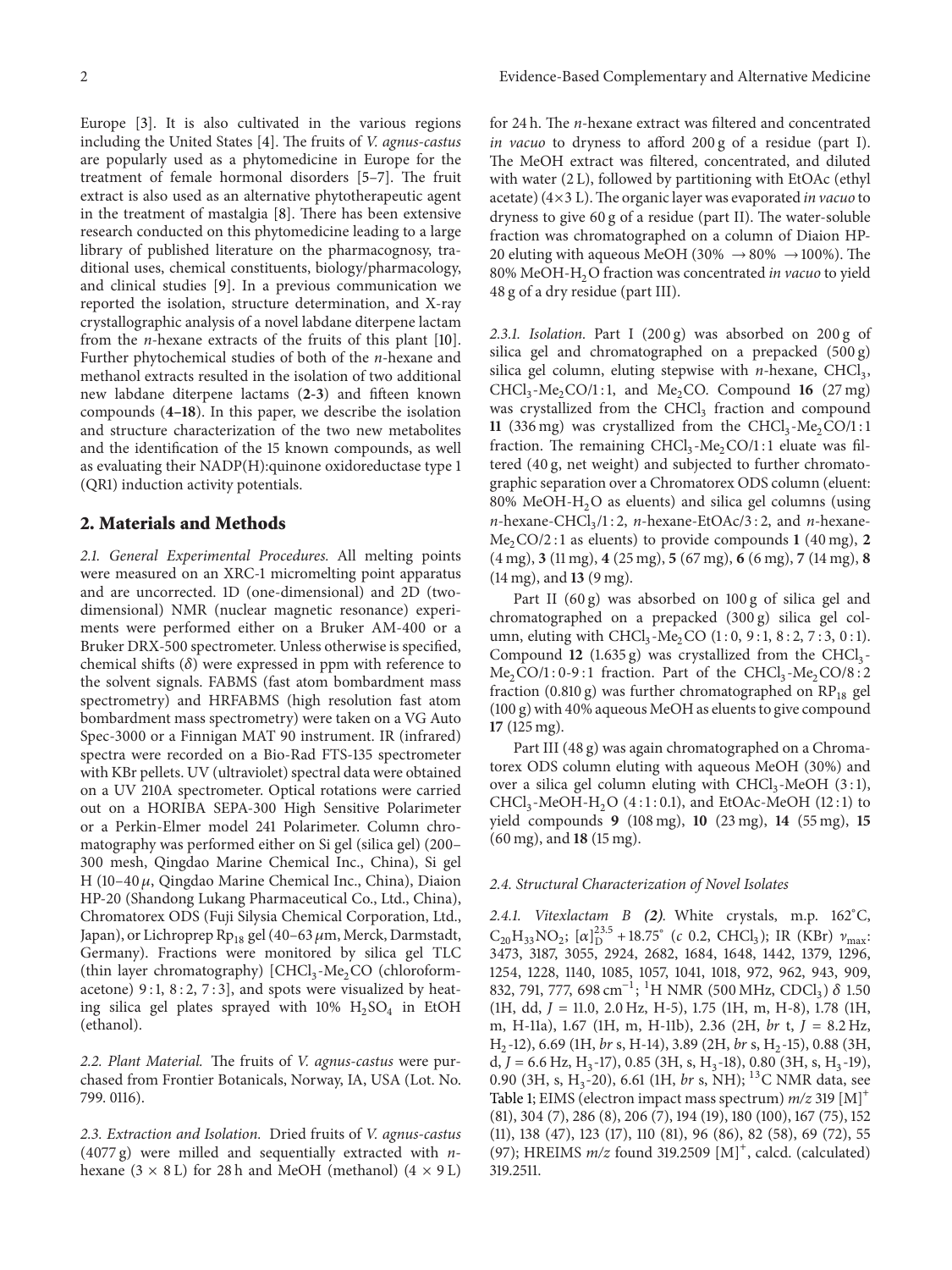Evidence-Based Complementary and Alternative Medicine 3

|                    | . .                |         |          |          |                    |         |                     |
|--------------------|--------------------|---------|----------|----------|--------------------|---------|---------------------|
| Carbon             | $1^a$              | $2^b$   | $3^a$    | $4^a$    | $5^{\mathrm{a}}$   | $6^a$   | 7 <sup>b</sup>      |
| $C-1$              | 33.7t              | 32.5t   | 33.7t    | 33.8 t   | 33.9t              | 36.5t   | 25.9t               |
| $C-2$              | 18.8t              | 18.7t   | 18.6t    | 18.9t    | 18.7t              | 20.7t   | 19.4t               |
| $C-3$              | 43.8t              | 41.7t   | 43.6t    | 43.9t    | 43.7t              | 42.3t   | 39.4t               |
| $C-4$              | 33.9 s             | 33.3 s  | 34.0 s   | 34.3 s   | 34.8 s             | 32.9 s  | $34.6\,\mathrm{s}$  |
| $C-5$              | 47.5 d             | 46.2 d  | 47.6 d   | 48.0 d   | 47.5 d             | 46.3 d  | 132.5 s             |
| $C-6$              | 70.6 d             | 21.7t   | 69.9 d   | 70.1 d   | 70.3 d             | 21.0t   | 66.2 d              |
| $C-7$              | 36.3t              | 31.4t   | 36.1t    | 36.4t    | 36.1t              | 37.9t   | 72.7 d              |
| $C-8$              | 32.1 d             | 36.8 d  | 31.9 d   | 32.3 d   | 33.6 d             | 74.1 s  | 36.4d               |
| $C-9$              | 76.4 s             | 76.8 s  | 76.7 s   | 76.8 s   | 76.8 s             | 61.2d   | $42.9\,\mathrm{s}$  |
| $C-10$             | $44.0\,\mathrm{s}$ | 43.3 s  | 43.8 s   | 44.1s    | 43.7 s             | 38.9 s  | $141.5\,\mathrm{s}$ |
| $C-11$             | 32.3t              | 32.0t   | 32.3t    | 31.9t    | 31.8t              | 18.6t   | 29.3 t              |
| $C-12$             | 21.7t              | 22.0t   | 26.5t    | 25.7t    | 21.5t              | 45.1t   | 38.6t               |
| $C-13$             | 140.6 s            | 140.8 s | 163.6 s  | 171.3 s  | 125.5 s            | 73.6 s  | 73.0 s              |
| $C-14$             | 137.1 d            | 136.9 d | 121.2 d  | 115.3 d  | 110.8 <sub>d</sub> | 146.1 d | 144.5 d             |
| $C-15$             | 46.6t              | 46.4t   | 175.3 s  | 171.3 s  | 142.9 d            | 111.1t  | 112.1t              |
| $C-16$             | 175.3 s            | 175.8 s | 50.5t    | 73.4 t   | 138.5 d            | 27.4q   | 27.8 q              |
| $C-17$             | 16.4q              | 16.6q   | 16.0q    | 16.3q    | 16.1q              | 32.0q   | 11.1q               |
| $C-18$             | 33.6q              | 33.7q   | 33.6q    | 33.8q    | 33.6q              | 33.1q   | 29.3 q              |
| $C-19$             | 23.7q              | 22.1q   | 23.6q    | 23.9q    | 23.7q              | 21.3q   | $28.1\,\mathrm{q}$  |
| $C-20$             | 18.9q              | 16.2q   | 19.0 $q$ | 19.2 $q$ | 19.0 $q$           | 24.7q   | 28.0 q              |
| OAc                | 170.5 s            |         | 170.3 s  | 170.6 s  | 170.7 s            |         | 170.8               |
| $(C=O)$            |                    |         |          |          |                    |         | (2C, s)             |
| OAc                | 21.9q              |         | 21.8q    | 22.1q    | 21.9q              |         | 21.4q               |
| (CH <sub>3</sub> ) |                    |         |          |          |                    |         | 20.9q               |

TABLE 1: <sup>13</sup>C NMR data of compounds 1–7 (CDCl<sub>3</sub>,  $\delta$  in ppm).

<sup>a</sup> Recorded at 100 MHz.

<sup>b</sup>Recorded at 125 MHz.

*2.4.2. Vitexlactam C (3).* White crystals, m.p. 178<sup>∘</sup> C,  $C_{22}H_{35}NO_4$ ; [ $\alpha$ ]<sup>18.7</sup> – 12.73° (*c* 0.55, CHCl<sub>3</sub>); IR (KBr)  $\nu_{max}$ : 3364, 3297, 2925, 2867, 1711, 1670, 1465, 1426, 1383, 1362, 1271, 1256, 1228, 1203, 1152, 1125, 1097, 1039, 1024, 977, 953, 916, 849, 819 cm−1; <sup>1</sup> H NMR (400 MHz, CDCl3) 1.31 (1H, *br* d, *J* = 13.2 Hz, H-3a), 1.13 (1H, dt, *J* = 2.7, 13.2 Hz, H-3b), 1.58 (1H, d, *J* = 2.0 Hz, H-5), 5.35 (1H, *br* d, *J* = 2.2 Hz, H-6), 2.10 (1H, m, H-8), 1.90 (1H, m, H-11a), 1.72 (1H, m, H-11b), 2.43 (2H, m, H<sub>2</sub>-12), 5.82 (1H, *br* s, H-14), 3.91 (2H, *br* s, H<sub>2</sub>-16), 0.87 (3H, d,  $J = 6.7$  Hz, H<sub>3</sub>-17), 0.93 (3H, s, H<sub>3</sub>-18), 0.97 (3H, s, H<sub>3</sub>-19), 1.22 (3H, s, H<sub>3</sub>-20), 6.92 (1H, *br* s, NH), 2.03 (3H, s, 6-OAc); <sup>13</sup>C NMR data, see Table 1; EIMS  $m/z$  377 [M]<sup>+</sup> (3), 317 (76), 302 (15), 284 (6), 260 (29), 242 (8), 222 (21), 202 (23), 187 (48), 167 (60), 150 (28), 133 (41), 119 (64), 110 (68), 96 (97), 83 (72), 69 (77), 55 (100); HREIMS *m/z* found 377.2547 [M]<sup>+</sup>, calcd. 377.2566.

*2.5. Chemoprevention Evaluation: NAD(P)H:Quinone Oxidoreductase Type 1 (QR1) Assay.* Test compounds were evaluated for their potential to induce quinone reductase type 1 (QR1) activity with Hepa 1c1c7 cells. The cells were plated in 96-well plates at a density of  $2 \times 10^4$  cells/mL in 190  $\mu$ L of  $\alpha$ -MEM (minimum essential medium) containing 100 units/mL penicillin G sodium,  $100 \mu g/mL$  streptomycin sulfate, and 250 ng/mL amphotericin B supplemented with 10% fetal bovine serum at 37<sup>∘</sup> C in a 5% CO<sup>2</sup> atmosphere.

After preincubation for 24 h, the medium was changed, and test compounds were added to afford a final concentration range of 2 to 20  $\mu$ g/mL, and then the cells were incubated for an additional 48 h. The medium was decanted, and the cells were incubated with 50  $\mu$ L of 0.8% digitonin and 2 mM EDTA (ethylenediaminetetraacetic acid) solution (pH 7.8) at 37<sup>∘</sup> C for 10 min. Quinone reductase activity was determined by measuring the NAD(P)H-dependent menadiol mediated reduction of MTT [3-(4, 5-dimethylthiazol-2-yl)-2,5-diphenyltetrazolium bromide] to a blue formazan. Cytotoxicity was determined by crystal violet staining assay. Induction of QR activity was calculated by comparing the QR specific activity of agent-treated cells with that of vehicle solvent-treated cells. 4 -Bromoflavone with a CD value of 12.9 nM was used as a positive control. CD represents the concentration of a test compound required to double QR induction in comparison with the vehicle control.

*2.6. Supporting Information Available.* NMR and MS data of the known compounds are available as Supplementary Material online at http://dx.doi.org/10.1155/2013/432829.

### **3. Results and Discussion**

*3.1. Plant Extracts and Isolation of Compounds.* The purchased fruits of *V. agnus-castus* were milled and sequentially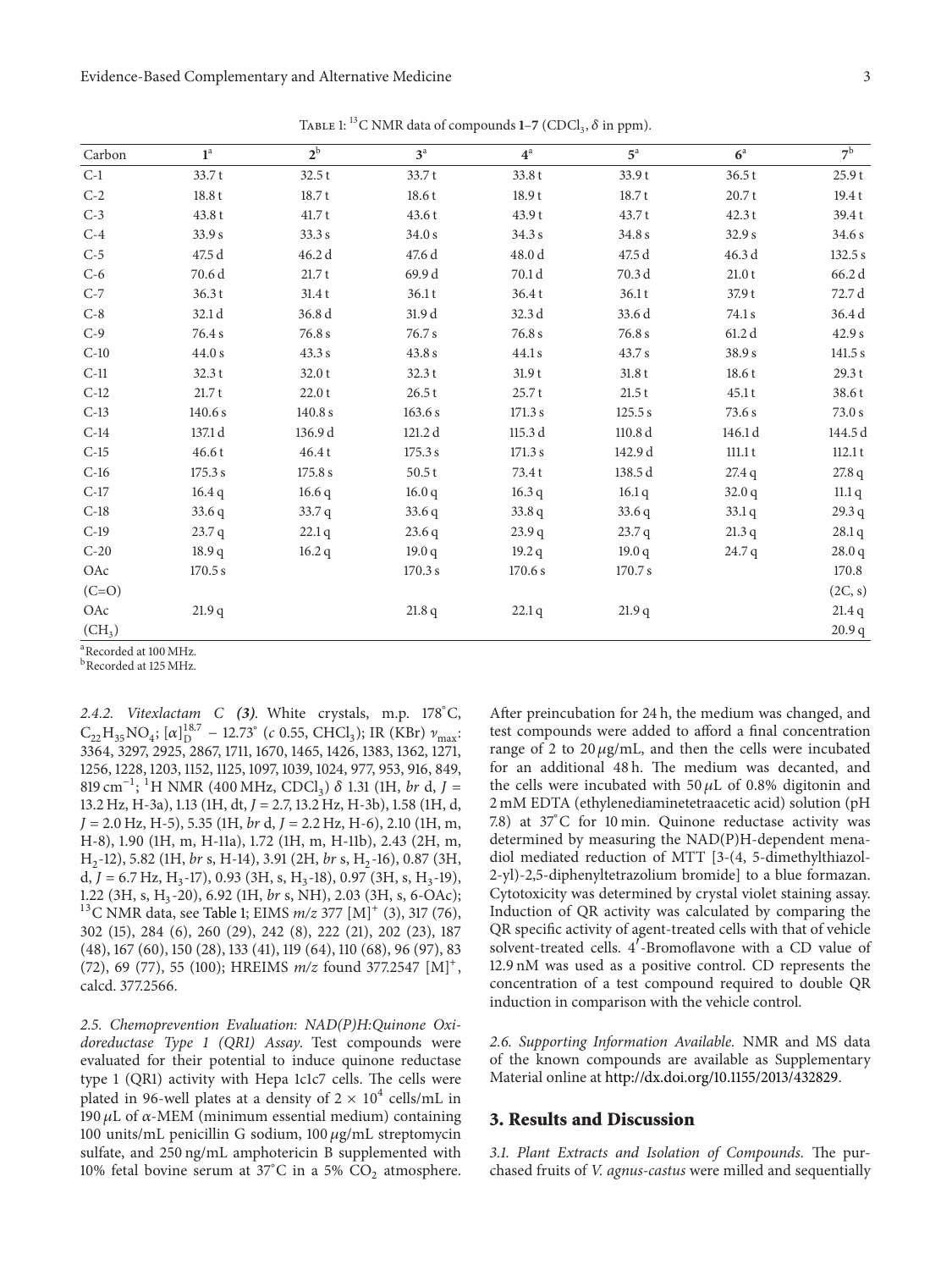

Figure 1: Electronic clouds movements of two different conjugated systems in compounds **3** (a) and **1** (b).

extracted with *n*-hexane and methanol. The *n*-hexane extract was successively chromatographed on silica gel and Chromatorex ODS to afford compounds **1–8**, **11**, **13**, and **16**. The methanol extract was partitioned between EtOAc and water. The EtOAc layer was chromatographed on silica gel to give compounds **12** and **17**. The water-soluble fraction was chromatographed on columns of Diaion HP-20, Chromatorex ODS, and silica gel to yield compounds **9**, **10**, **14**, **15**, and **18** (Scheme 1).

## *3.2. Structure Elucidation and Identification of Isolated Compounds*

*3.2.1. Vitexlactam B (2).* Vitexlactam B (**2**) was obtained as white crystals. EI mass spectrum showed strong molecular ion peak at  $m/z$  319 [M]<sup>+</sup> (81% relative intensity), corresponding to a molecular formula of  $C_{20}H_{33}NO_2$ , which was confirmed by high resolution EI mass spectrum (found: *m/z* 319.2509, calcd. 319.2511). The existence of a nitrogen atom was supported by its odd numbered molecular weight and a positive reaction to the Dragendorff reagent.

The <sup>1</sup>H and <sup>13</sup>C NMR (Table 1) spectra of 2, being very similar to those of **1** [10], suggested that **2** is a closely related labdane diterpene alkaloid (Table 1), with an  $\alpha$ ,  $\beta$ unsaturated  $\gamma$ -lactam moiety at the C-9 side chain. 2 differed from **1** only by the absence of the signals for an acetyl group and the replacement of an oxygen-bearing methine at  $\delta_C$  70.6 by a methylene signal at  $\delta_C$  21.7, indicating that **2** is the 6-deacetoxy derivative of **1**. The result was further supported by the facts that **1** was 58 atomic mass units less than **2** and the lack of an acetoxy group being observed in the IR spectrum of **2**. Full assignments of **2** using 2D NMR (including <sup>1</sup>H<sup>-1</sup>H COSY (correlation spectroscopy), HMQC (heteronuclear multiple-quantum correlation spectroscopy), HMBC (heteronuclear multiple bond correlation spectroscopy), and ROESY (rotating-frame Overhauser spectroscopy)) techniques established the structure of **2** to be the expected  $9\alpha$ -hydroxy-13(14)-labden-16,15-amide. Compound **2** was accordingly identified as the deacetoxy derivative of **1** and was given the trivial name of vitexlactam B.

*3.2.2. Vitexlactam C (3).* Vitexlactam C (**3**) was also isolated as white crystals. EI mass spectrum under 70 eV displayed a weak  $[M]^{+}$  ion peak at  $m/z$  377 (3%) identical with that of **1** in both the mass charge ratio and the relative intensity [11]. In addition, a strong fragment ion peak at *m/z* 317 (76%) due to  $[M-ACOH]$ <sup>+</sup> and a series of fragment ions similar to those for **1** were also observed. High resolution EI mass spectrum (found: *m/z* 377.2547, calcd. 377.2566) established that both compounds have the same molecular formula of  $C_{22}H_{35}NO_4$ . Therefore 3 was tentatively identified as an isomer of 1. Comparison of the <sup>1</sup>H and <sup>13</sup>C NMR (Table 1) spectra of **3** with those of **1** (Table 1) indicated that the two compounds were equivalent not only in their skeletons but also in their oxygenation patterns. NMR spectral differences between these two compounds are mainly due to the  $\alpha$ ,  $\beta$ unsaturated  $\gamma$ -lactam moieties in their C-9 side chains. The conjugate functionality occurred in **3** was deduced to be type (a) in contrast to type (b) in **1** (Figure 1). In the former conjugating system, C-13 is in a deshielded position while C-14 and H-14 are in a shielded position. On the contrary, in the latter (type (b)), C-13 is in a shielded position while C-14 and H-14 are in a deshielded position. Accordingly, C-13 of **3** moved downfield from  $\delta_C$  140.6 (s) in 1 to  $\delta_C$  163.6 (s), and C-14/H-14 of **3** shifted upfield from  $\delta_{\text{C/H}}$  137.1 (d)/6.71 (1H, *br* s) in 1 to  $\delta_{\text{C/H}}$  121.2 (d)/5.82 (1H, *br* s). 2D NMR analysis of 3 revealed that, unlike in 1, the <sup>1</sup>H<sup>-1</sup>H COSY correlation between H-14 and the nitrogen-bearing methylene at  $\delta_H$  3.91 (2H, *br* s) and the <sup>1</sup>H<sup>-13</sup>C interaction (Figure 2) between H<sub>2</sub>-12 [ $\delta$ <sub>H</sub> 2.44 (2H, m)] and the lactam carbonyl carbon at  $\delta$ <sub>C</sub> 175.3 (s) disappeared while  ${}^{1}H-{}^{13}C$  interaction between  $H_{2}$ -12 and the nitrogen-occurring methylene at  $\delta_C$  50.5 (t) were observed, thus confirming the presence of a type (a) conjugate functionality in **3**. Other structural correlations, including key NOEs (nuclear Overhauser effects) (Figure 3) in **3**, were identical with those in **1**.

A detailed spectral comparison between **3** and vitexilactone (**4**) [11] was also carried out. The molecular weight of **3** is lower by 1 mass unit than that of **4**. Besides, **3** differed from **4** (Table 1) mainly by the upfield shifted  $H_2$ -16 and C-16 signals (from  $\delta_{H/C}$  4.77 (2H, *br* d, *J* = 1.3 Hz)/73.4 (t) in 4 to  $\delta_{H/C}$  3.94 (2H, *br* s)/50.5 (t) in 3) and the existence of an extra NH proton at  $\delta_H$  6.92 (1H, *br* s), indicating that an  $\alpha, \beta$ unsaturated  $\gamma$ -lactam moiety in **3** took the place of the  $\alpha, \beta$ unsaturated  $\gamma$ -lactone in **4**. Based on all the abovedescribed spectral features, compound **3** was consequently deduced to be  $6\beta$ -acetoxy-9 $\alpha$ -hydroxy-13(14)-labden-15,16-amide and was named vitexlactam C.

Considering that only mild conditions were employed and that no nitrogen containing solvents and chromatographic materials were involved in the entire extraction and separation procedures, we postulate that compounds **1–3**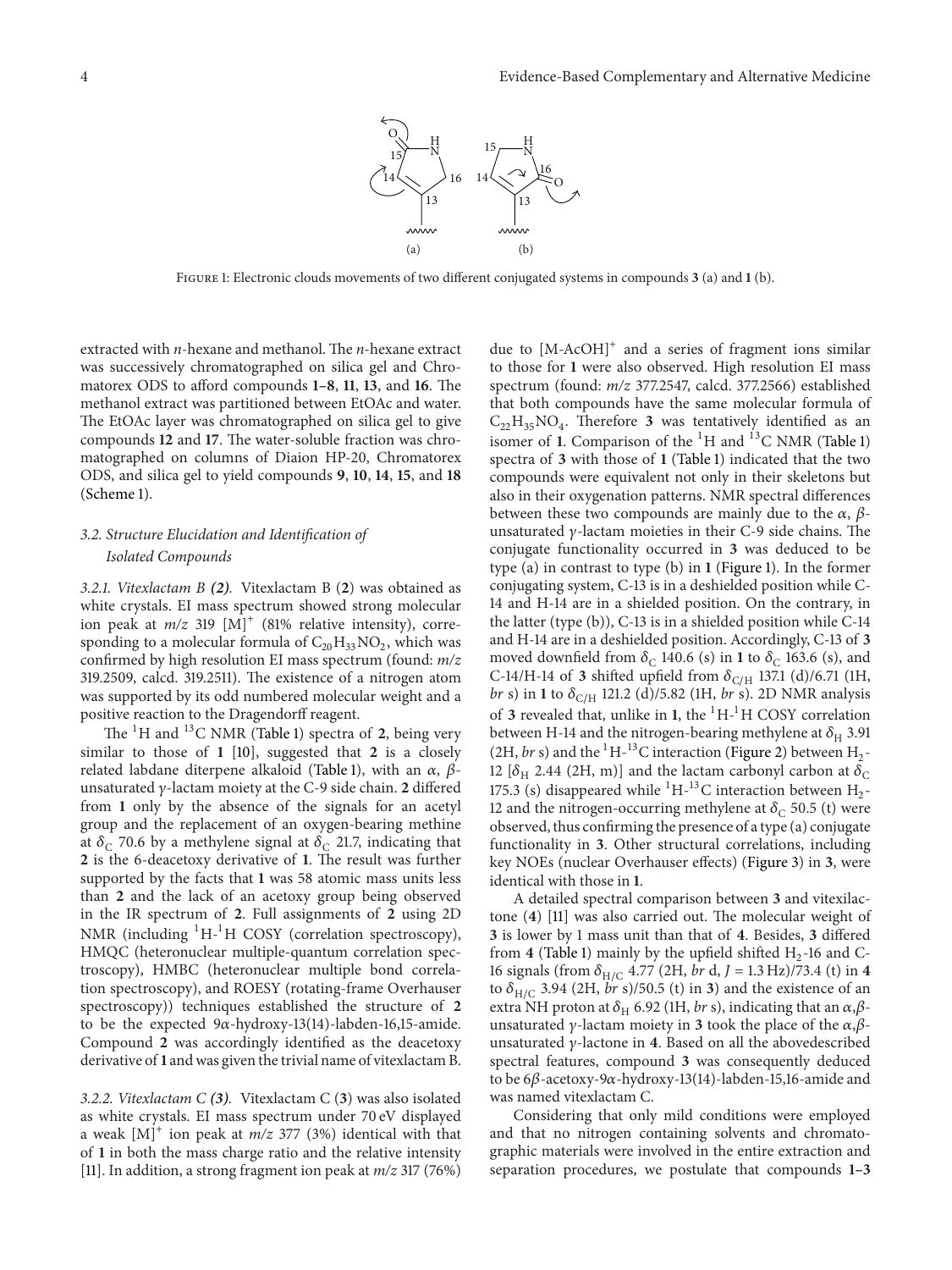2

15 14 13 16 12  $20^{11}$ 1  $\frac{3}{4}$ 5  $6\frac{7}{7}$  $\rm \tilde{1}0$  $19 \overline{18}$ OH  $\bar{H}$ R H N O  $\frac{1}{111}$  17  $R = OAc$ **2**  $R = H$ **3** OAc  $\frac{1}{\bar{H}}$  $\sqrt{\frac{1}{n}}$ OH  $O_{\mathcal{N}}$  H  $\rightarrow$   $\rightarrow$   $\rightarrow$  $14$ 13 16 OAc  $\begin{array}{c} \dfrac{1}{2} \\ \dfrac{1}{2} \end{array}$  $\mathbb{C}^{\mathsf{U}^{\mathsf{I}}}$ OH O **4**







 $\overline{O}$ 

OH

البر

OAc

H

12  $R = OH$ 13  $R = OCH_3$ 





17  $R = H$ 

15  $R = p$ -hydroxybenzoyl **18**  $R = Glc$ 

SCHEME<sub>1</sub>

O

OH

ان

OAc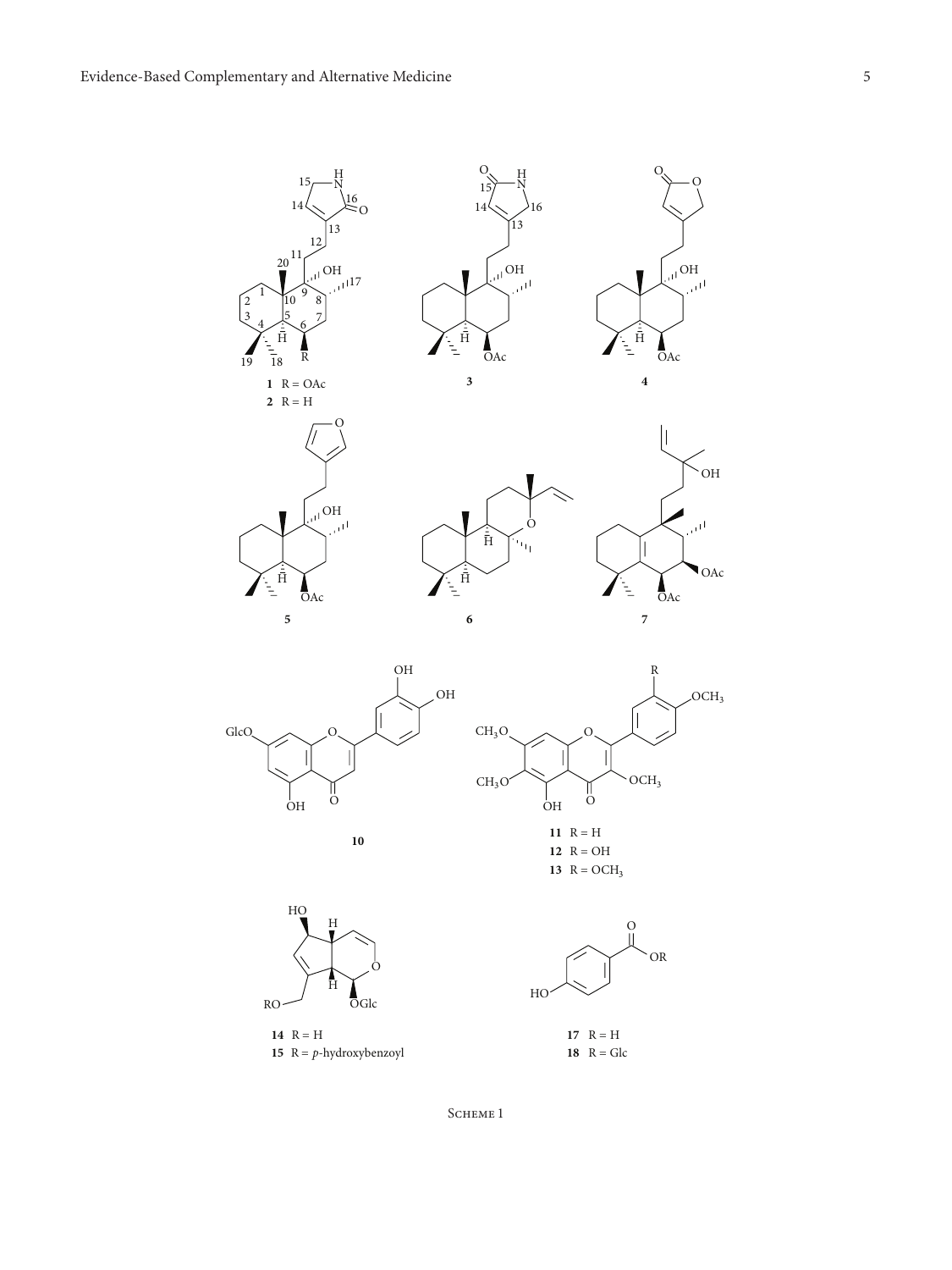

Figure 2: Key HMBC correlations of vitexlactam C (**3**).



Figure 3: Key NOESY correlations of vitexlactam C (**3**).

are biogenetic amination products of their corresponding lactones (e.g., **3** was derived from **4**).

*3.2.3. Identification of Known Compounds.* Along with the new compounds, fifteen known compounds were also isolated in the course of the current study. Through comparison of their  ${}^{1}H$  and  ${}^{13}C$  NMR and MS data with those values reported in the literature, they were identified as three labdane-type diterpenoids, vitexilactone (**4**) [11]; rotundifuran (**5**) [11], and 8-epi-manoyl oxide (**6**) [12] ( $[\alpha]_D^{19.5}$  – 11.8°; *c*  $= 0.55$ , CHCl<sub>3</sub>); a rearranged labdane (halimane) diterpenoid, vitetrifolin D (**7**) [13]; an aromadendrene-type sesquiterpenoid, spathulenol (**8**) [14, 15]; a lignan glucoside, *cis*dihydro-dehydro-diconiferylalcohol-9-O-β-D-glucoside (9) [16]; four flavonoids, luteolin-7-O-glucoside (**10**) [17], 5 hydroxy-3,6,7,4 -tetramethoxyflavone (**11**) [18], casticin (**12**) [19], and artemetin (**13**) [20]; two iridoid glycosides, aucubin (14) [21] and agnuside (15) [22]; a sterol,  $\beta$ -sitosterol (**16**) (comparison with an authentic sample); and two simple phenolics, *p*-hydroxybenzoic acid (**17**) [22] and *p*hydroxybenzoic acid glucose ester (**18**) [22]. The occurrence of compounds **7–9** and **18** in the genus *Vitex* is being reported for the first time.

*3.3. Activity Evaluation of the Isolated Compounds on QR1 Induction.* These compounds have been evaluated for their potential chemopreventive activity by induction of the ubiquitous flavoenzyme NADP(H):quinone oxidoreductase

type 1 (QR1) with cultured Hepa 1c1c7 cells. QR1 has been determined as an important phase II detoxification enzyme that can protect cells against the harmful effects caused by free radicals and reactive oxygen species by catalyzing the reduction of quinones to hydroquinones [23]. Hence, enhanced activity of the enzyme provides protection of cells from potential carcinogenicity. Vitetrifolin D (**7**) was shown to induce QR1 activity with a CD value of  $23.2 \mu M$ . Although vitexlactam C (**3**) induced QR1 by 1.5 times that of the vehicle control at a concentration of 5.3  $\mu$ M, it was toxic to Hepa 1c1c7 cells with 57% inhibition of the cells at 26.5  $\mu$ M. None of the other compounds demonstrated QR1 induction activity.

## **4. Conclusion**

The fruits of *Vitex agnus-castus* have been popularly used as a phytomedicine in Europe, especially Germany, for the treatment of premenstrual stress syndrome. However, the evaluation of this herb or its phytochemical constituents for cancer chemoprevention activity has not been reported.Thus, we undertook a study of the 18 compounds we isolated from the fruits of this plant in a bioassay, which have been used for assessing chemoprevention potentials.The isolates, including several novel nitrogen containing labdane diterpenes, were thus evaluated for their potentials in the induction of the phase II detoxification enzyme QR1. Results showed that only the labdane compounds **3** and **7** demonstrated QR1 induction effect. We have demonstrated that compounds possessing potential chemopreventive action do exist in *V. agnus-castus* and that further phytochemical and biological investigations of this plant material coupled with structure modification studies are needed in order to discover additional/modified labdanes possessing more potent QR1 induction activity and chemopreventive potential.

## **Conflict of Interests**

The authors have no conflict of interests with the trademarks included in the paper.

#### **Acknowledgments**

The authors thank the members of the analytical group of the State Key Laboratory of Phytochemistry Laboratory and Plant Resources in West China, Kunming Institute of Botany, Academic Sinica, for measurements of the NMR, MS, IR, UV, and ORD spectral data. This work was in part supported by the "Hundred Talents Program" of the Chinese Academy of Sciences (awarded to Dr. S. Li).

#### **References**

- [1] "Delectis Florae Reipublicae Popularis Sinicae Agendae Academiae Sinicae Edita," in *Flora Republicae Popularis Sinicae*, vol. 65, pp. 131–150, Science Press, Beijing, 1982.
- [2] S. H. Li, *Studies on the chemical and biological constituents of three Taxaceae plants, Vitex agnus-castus and Isodon xerophilus [Ph.D. thesis]*, Kunming Institute of Botany, the Chinese Academy of Sciences, Kunming, Yunnan, China, 2001.